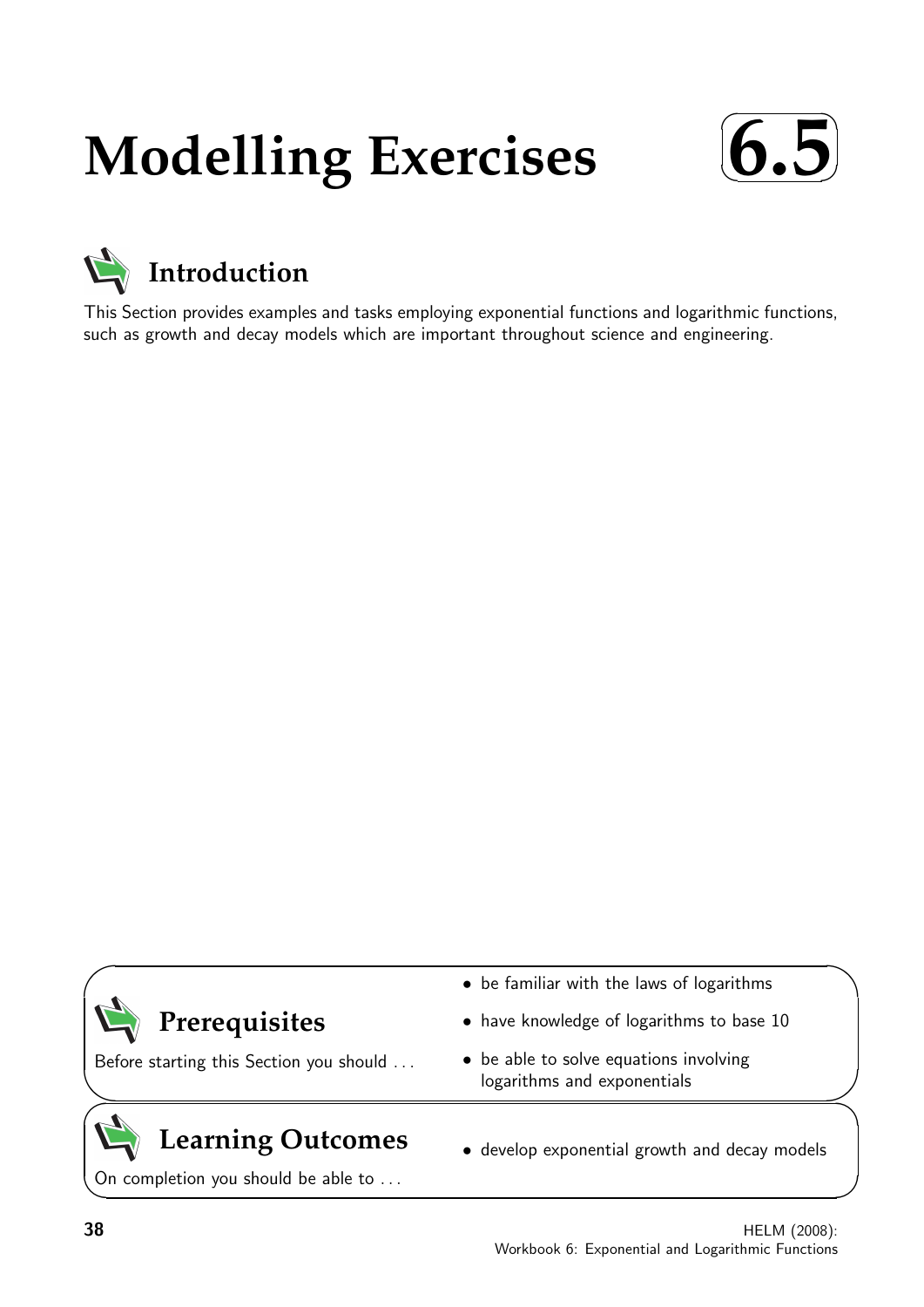# **1. Exponential increase**



- (a) Look back at Section 6.2 to review the definitions of  $an$  exponential function and the exponential function.
- (b) List examples in this Workbook of contexts in which exponential functions are appropriate.

## Your solution

#### Answer

- (a) An exponential function has the form  $y = a^x$  where  $a > 0$ . The exponential function has the form  $y = e^x$  where  $e = 2.718282...$
- (b) It is stated that exponential functions are useful when modelling the shape of a hanging chain or rope under the effect of gravity or for modelling exponential growth or decay.

We will look at a specific example of the exponential function used to model a population increase.



# Given that

 $P = 12e^{0.1t}$   $(0 \le t \le 25)$ 

where  $P$  is the number in the population of a city in millions at time  $t$  in years answer these questions.

- (a) What does this model imply about P when  $t = 0$ ?
- (b) What is the stated upper limit of validity of the model?
- (c) What does the model imply about values of  $P$  over time?
- (d) What does the model predict for P when  $t = 10$ ? Comment on this.
- (d) What does the model predict for P when  $t = 25$ ? Comment on this.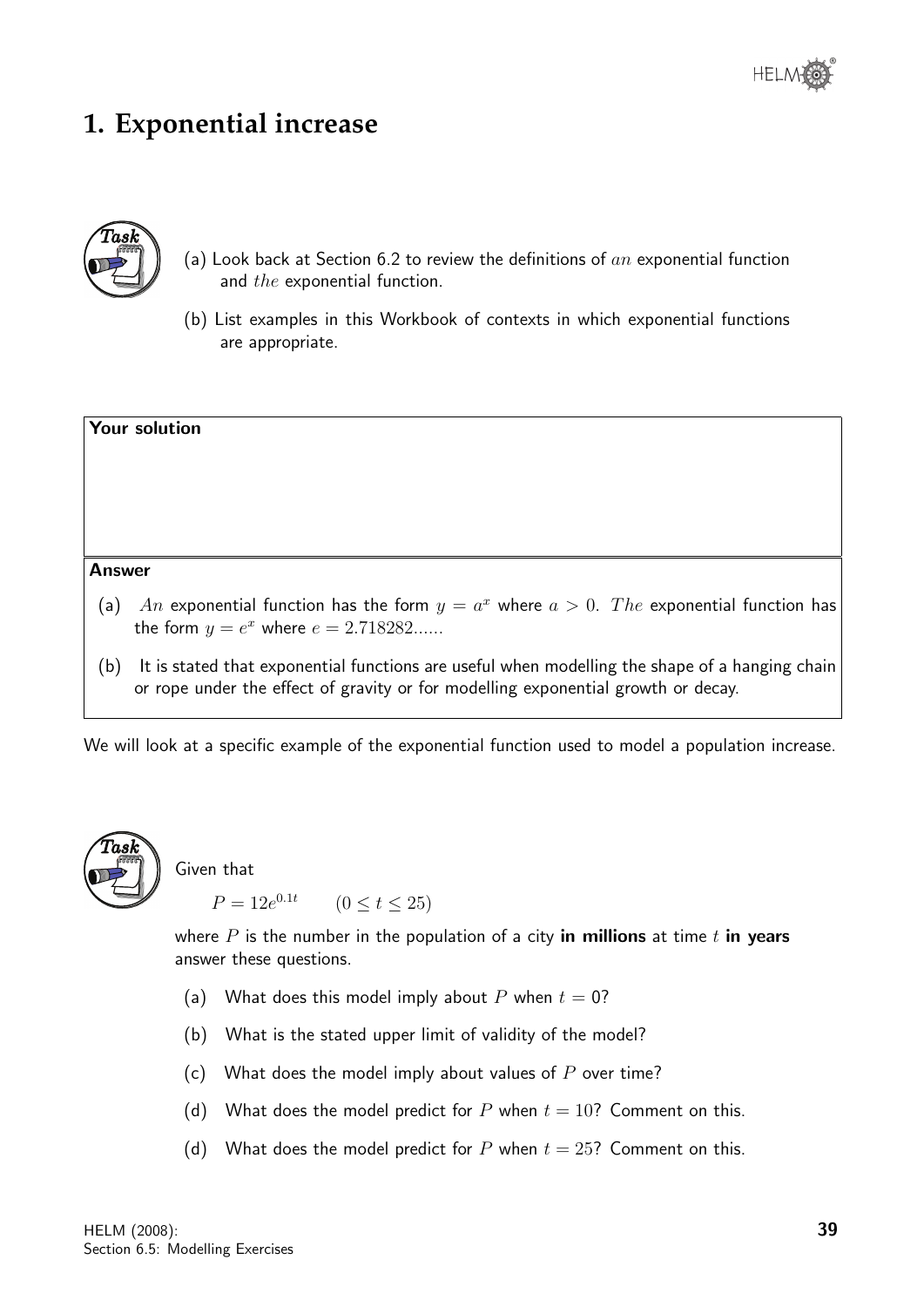|               | Your solution                                                                                                                               |
|---------------|---------------------------------------------------------------------------------------------------------------------------------------------|
| (a)           |                                                                                                                                             |
| (b)           |                                                                                                                                             |
| (c)           |                                                                                                                                             |
| (d)           |                                                                                                                                             |
| (e)           |                                                                                                                                             |
| <b>Answer</b> |                                                                                                                                             |
| (a)           | At $t = 0$ , $P = 12$ which represents the initial population of 12 million. (Recall that $e^0 = 1$ .)                                      |
| (b)           | The time interval during which the model is valid is stated as $(0 \le t \le 25)$ so the model is<br>intended to apply for 25 years.        |
| (c)           | This is exponential growth so $P$ will increase from 12 million at an accelerating rate.                                                    |
| (d)           | $P(10) = 12e1 \approx 33$ million. This is getting very large for a city but might be attainable in<br>10 years and just about sustainable. |
| (e)           | $P(25) = 12e^{2.5} \approx 146$ million. This is unrealistic for a city.                                                                    |

Note that exponential population growth of the form  $P=P_0e^{kt}$  means that as  $t$  becomes large and positive,  $P$  becomes very large. Normally such a population model would be used to predict values of P for  $t > 0$ , where  $t = 0$  represents the present or some fixed time when the population is known. In Figure 6, values of P are shown for  $t < 0$ . These correspond to extrapolation of the model into the past. Note that as t becomes increasingly negative,  $P$  becomes very small but is never zero or negative because  $e^{kt}$  is positive for all values of  $t$ . The parameter  $k$  is called the instantaneous fractional growth rate.



**Figure 6**: The function  $P = 12e^{0.01t}$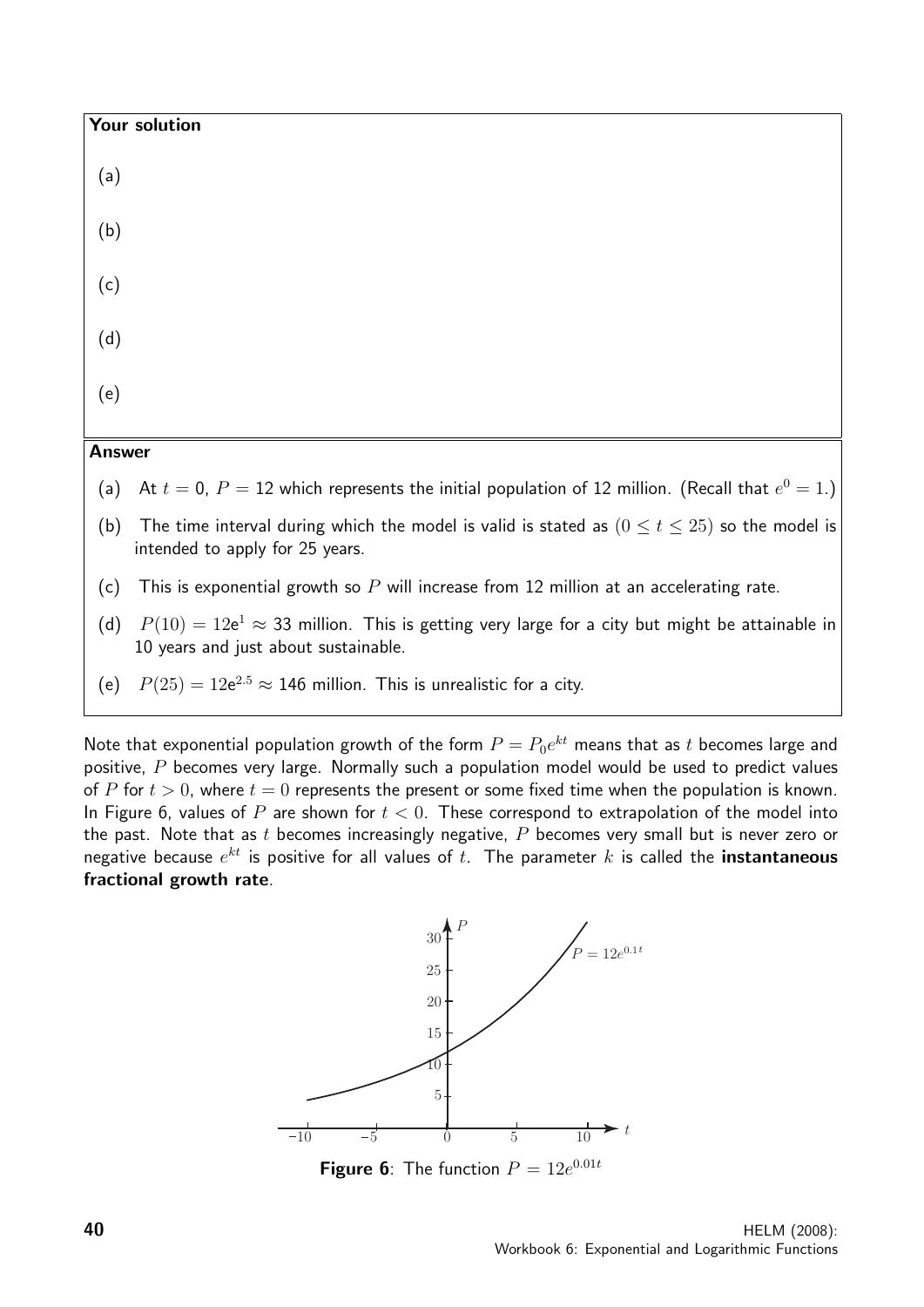

For the model  $P = 12e^{kt}$  we see that  $k = 0.1$  is unrealistic, and more realistic values would be  $k = 0.01$  or  $k = 0.02$ . These would be similar but  $k=0.02$  implies a faster growth for  $t > 0$  than  $k = 0.01$ . This is clear in the graphs for  $k = 0.01$  and  $k = 0.02$  in Figure 7. The functions are plotted up to 200 years to emphasize the increasing difference as  $t$  increases.



**Figure 7**: Comparison of the functions  $P = 12e^{0.01t}$  and  $P = 12e^{0.02t}$ 

The exponential function may be used in models for other types of growth as well as population growth. A general form may be written

$$
y = ae^{bx} \qquad a > 0, \quad b > 0, \quad c \le x \le d
$$

where a represents the value of y at  $x = 0$ . The value a is the intercept on the y-axis of a graphical representation of the function. The value b controls the rate of growth and c and d represent limits on  $x$ .

In the general form,  $a$  and  $b$  represent the **parameters** of the exponential function which can be selected to fit any given modelling situation where an exponential function is appropriate.

# **2. Linearisation of exponential functions**

This subsection relates to the description of log-linear plots covered in Section 6.6.

Frequently in engineering, the question arises of how the parameters of an exponential function might be found from given data. The method follows from the fact that it is possible to 'undo' the exponential function and obtain a linear function by means of the logarithmic function. Before showing the implications of this method, it may be necessary to remind you of some rules for manipulating logarithms and exponentials. These are summarised in Table 1 on the next page, which exactly matches the general list provided in Key Point 8 in Section 6.3 (page 22.)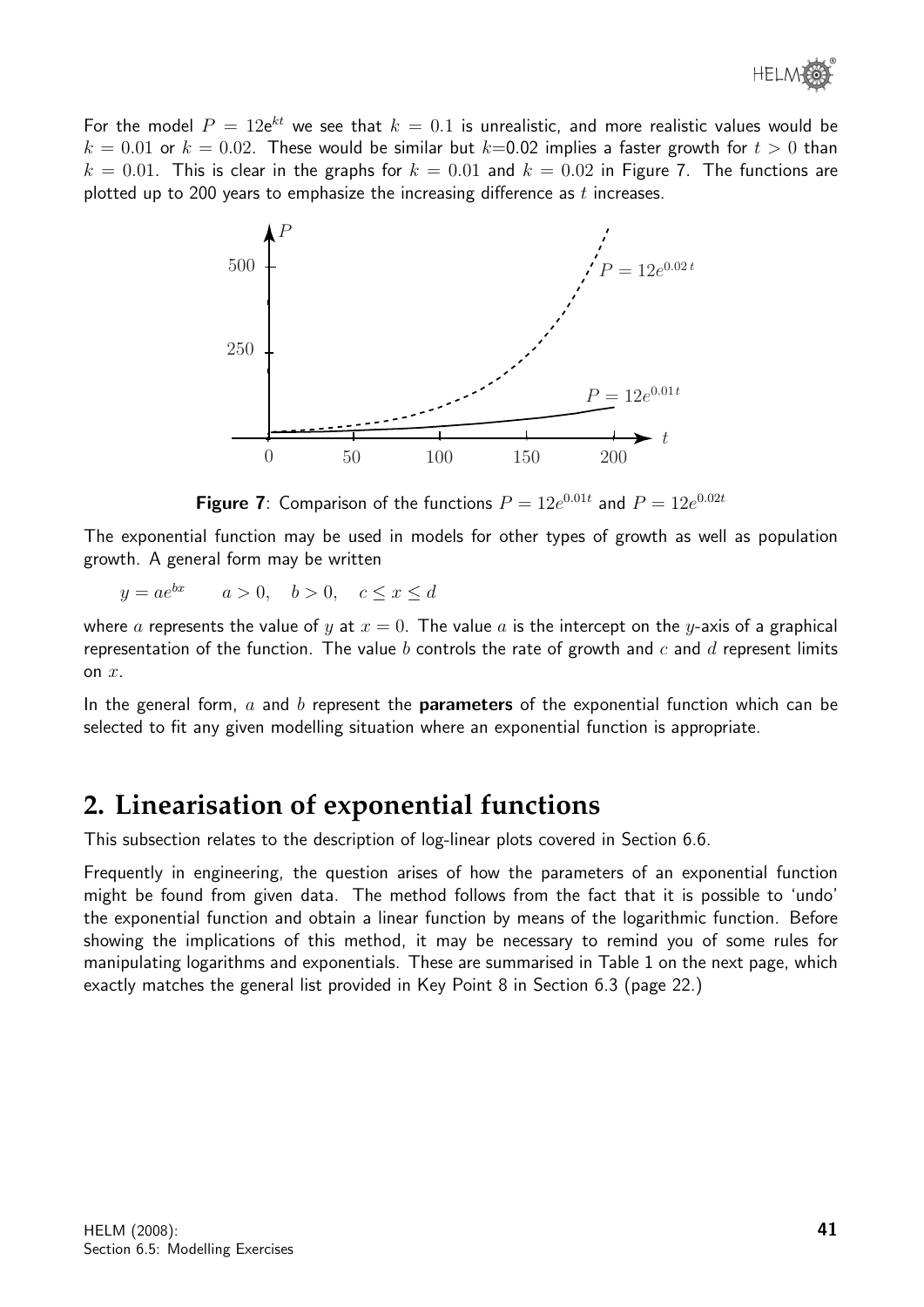| Number | Rule                         | Number         | Rule                       |
|--------|------------------------------|----------------|----------------------------|
| 1a     | $\ln(xy) = \ln(x) + \ln(y)$  | 1b             | $e^x \times e^y = e^{x+y}$ |
| 2a     | $\ln(x/y) = \ln(x) - \ln(y)$ | 2 <sub>b</sub> | $e^x/e^y = e^{x-y}$        |
| 3a     | $\ln(x^y) = y \ln(x)$        | 3b             | $(e^x)^y = e^{xy}$         |
| 4a     | $\ln(e^x) = x$               | 4b             | $\overline{e^{\ln(x)}}=x$  |
| 5а     | $ln(e) = 1$                  | 5b             | $e^1 = e$                  |
| 6a     | $\ln(1) = 0$                 | 6b             | $e^0 = 1$                  |

Table 1: Rules for manipulating base e logarithms and exponentials

We will try 'undoing' the exponential in the particular example

$$
P = 12e^{0.1t}
$$

We take the natural logarithm  $(\text{ln})$  of both sides, which means logarithm to the base e. So

 $\ln(P) = \ln(12e^{0.1t})$ 

The result of using Rule 1a in Table 1 is

 $\ln(P) = \ln(12) + \ln(e^{0.1t}).$ 

The natural logarithmic functions 'undoes' the exponential function, so by Rule 4a,

$$
\ln(e^{0.1t}) = 0.1t
$$

and the original equation for  $P$  becomes

$$
\ln(P) = \ln(12) + 0.1t.
$$

Compare this with the general form of a linear function  $y = ax + b$ .

$$
y = ax + b
$$
  

$$
\downarrow \qquad \downarrow \qquad \downarrow
$$
  

$$
\ln(P) = 0.1t + \ln(12)
$$

If we regard  $\ln(P)$  as equivalent to y, 0.1 as equivalent to the constant  $a, t$  as equivalent to x, and  $\ln(12)$  as equivalent to the constant b, then we can identify a linear relationship between  $\ln(P)$  and t. A plot of  $\ln(P)$  against t should result in a straight line, of slope 0.1, which crosses the  $\ln(P)$ axis at  $ln(12)$ . (Such a plot is called a **log-linear** or **log-lin** plot.) This is not particularly interesting here because we know the values 12 and 0.1 already.

Suppose, though, we want to try using the general form of the exponential function

 $P = ae^{bt}$   $(c < t < d)$ 

to create a continuous model for a population for which we have some discrete data. The first thing to do is to take logarithms of both sides

$$
\ln(P) = \ln(a e^{bt}) \qquad (c \le t \le d).
$$

Rule 1 from Table 1 then gives

$$
\ln(P) = \ln(a) + \ln(e^{bt}) \qquad (c \le t \le d).
$$

But, by Rule 4a,  $\ln(e^{bt}) = bt$ , so this means that

$$
\ln(P) = \ln(a) + bt \qquad (c \le t \le d).
$$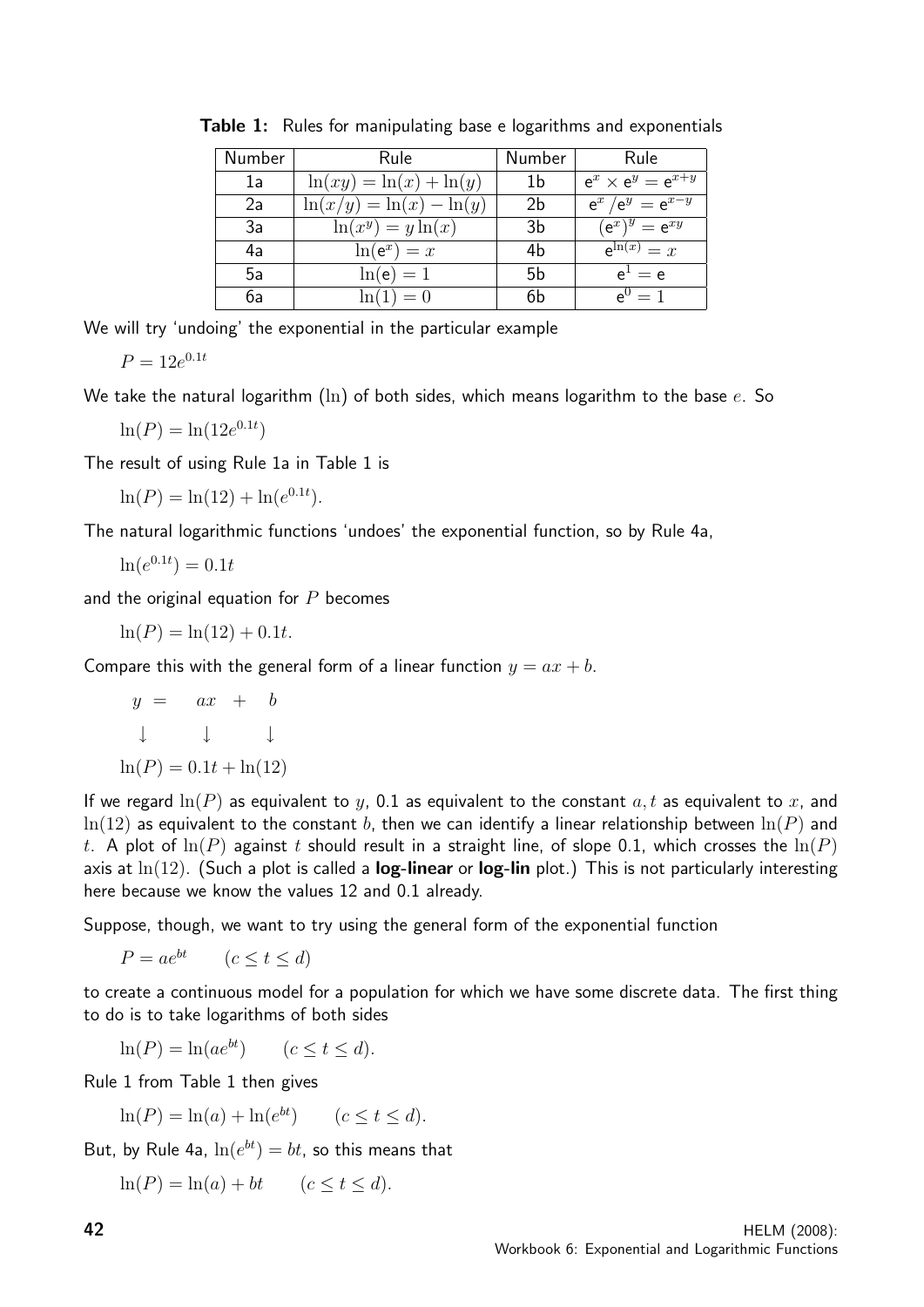

So, given some 'population versus time' data, for which you believe can be modelled by some version of the exponential function, plot the natural logarithm of population against time. If the exponential function is appropriate, the resulting data points should lie on or near a straight line. The slope of the straight line will give an estimate for b and the intercept with the  $\ln(P)$  axis will give an estimate for  $\ln(a)$ . You will have carried out a logarithmic transformation of the original data for P. We say the original variation has been linearised.

A similar procedure will work also if any exponential function rather than the base e exponential function is used. For example, suppose that we try to use the function

$$
P = A \times 2^{Bt} \qquad (C \le t \le D),
$$

where A and B are constant parameters to be derived from the given data. We can take natural logarithms again to give

$$
\ln(P) = \ln(A \times 2^{Bt}) \qquad (C \le t \le D).
$$

Rule 1a from Table 1 then gives

$$
\ln(P) = \ln(A) + \ln(2^{Bt}) \qquad (C \le t \le D).
$$

Rule 3a then gives

$$
\ln(2^{Bt}) = Bt \ln(2) = B \ln(2) t
$$

and so

$$
\ln(P) = \ln(A) + B\ln(2) t \qquad (C \le t \le D).
$$

Again we have a straight line graph with the same intercept as before,  $\ln A$ , but this time with slope  $B \ln(2)$ .



The amount of money  $\mathcal{L}M$  to which  $\mathcal{L}1$  grows after earning interest of 5% p.a. for  $N$  years is worked out as

 $M = 1.05^{N}$ 

Find a linearised form of this equation.

#### Your solution

#### Answer

Take natural logarithms of both sides.

 $ln(M) = ln(1.05^N).$ 

Rule 3b gives

 $ln(M) = N ln(1.05)$ .

So a plot of  $ln(M)$  against N would be a straight line passing through  $(0,0)$  with slope  $ln(1.05)$ .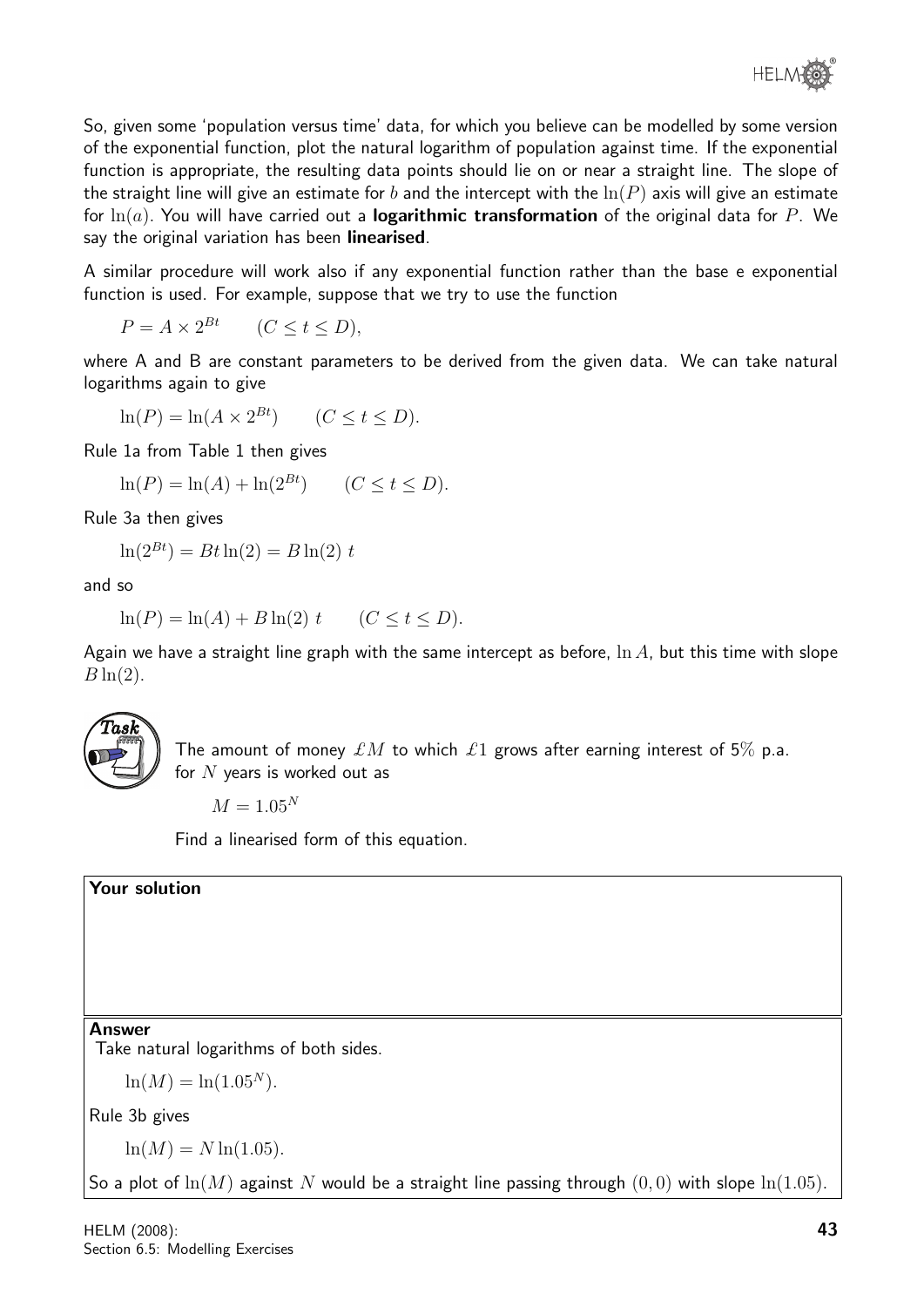The linearisation procedure also works if logarithms other than natural logarithms are used. We start again with

 $P = A \times 2^{Bt}$  $(C < t < D).$ 

and will take logarithms to base 10 instead of natural logarithms. Table 2 presents the laws of logarithms and indices (based on Key Point 8 page 22) interpreted for  $log_{10}$ .

| Number | Rule                                         | Number         | Rule                   |
|--------|----------------------------------------------|----------------|------------------------|
| 1a     | $\log_{10}(AB) = \log_{10} A + \log_{10} B$  | 1b             | $10^A 10^B = 10^{A+B}$ |
| 2a     | $\log_{10}(A/B) = \log_{10} A - \log_{10} B$ | 2 <sub>b</sub> | $10^A/10^B = 10^{A-B}$ |
| 3a     | $\log_{10}(A^k) = k \log_{10} A$             | 3 <sub>b</sub> | $(10^A)^k = 10^{kA}$   |
| 4a     | $\log_{10}(10^A) = \overline{A}$             | 4b             | $10^{\log_{10} A} = A$ |
| 5a     | $\log_{10} 10 = 1$                           | 5 <sub>b</sub> | $10^1 = 10$            |
| 6a     | $\log_{10} 1 = 0$                            | 6b             | $10^0 = 1$             |

Table 2: Rules for manipulating base 10 logarithms and exponentials

Taking logs of  $P = A \times 2^{Bt}$  gives:

$$
\log_{10}(P) = \log_{10}(A \times 2^{Bt}) \qquad (C \le t \le D).
$$

Rule 1a from Table 2 then gives

 $\log_{10}(P) = \log_{10}(A) + \log_{10}(2^{Bt})$  ( $C \le t \le D$ ).

Use of Rule 3a gives the result

 $\log_{10}(P) = \log_{10}(A) + B \log_{10}(2) t \qquad (C \le t \le D).$ 



(a) Write down the straight line function corresponding to taking logarithms of the general exponential function

 $P = ae^{bt}$   $(c < t < d)$ 

by taking logarithms to base 10.

(b) Write down the slope of this line.

## Your solution

#### Answer

(a) 
$$
\log_{10}(P) = \log_{10}(a) + (b \log_{10}(e))t
$$
  $(c \le t \le d)$ 

(b)  $b \log_{10}(e)$ 

It is not usually necessary to declare the subscript 10 when indicating logarithms to base 10. If you meet the term 'log' it will probably imply "to the base 10". In the remainder of this Section, the subscript 10 is dropped where  $log_{10}$  is implied.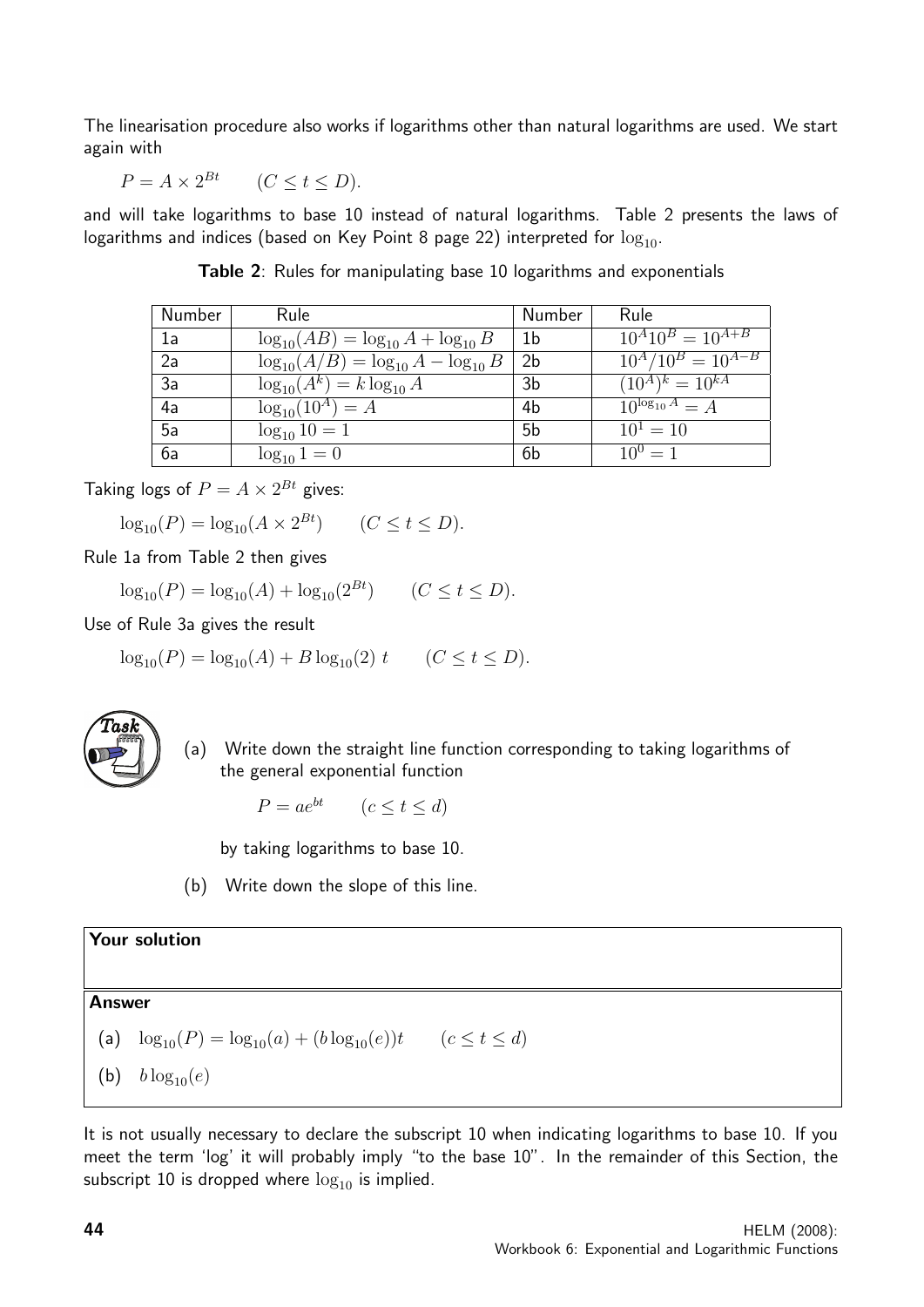

# **3. Exponential decrease**

Consider the value,  $\pounds D$ , of a car subject to depreciation, in terms of the age  $A$  years of the car. The car was bought for  $\pounds 10500$ . The function

 $D = 10500e^{-0.25A}$  $(0 < A < 6)$ 

could be considered appropriate on the ground that (a)  $D$  had a fixed value of  $\pounds 10500$  when  $A = 0$ , (b) D decreases as A increases and (c) D decreases faster when A is small than when A is large. A plot of this function is shown in Figure 8.



Figure 8: Plot of car depreciation over 6 years



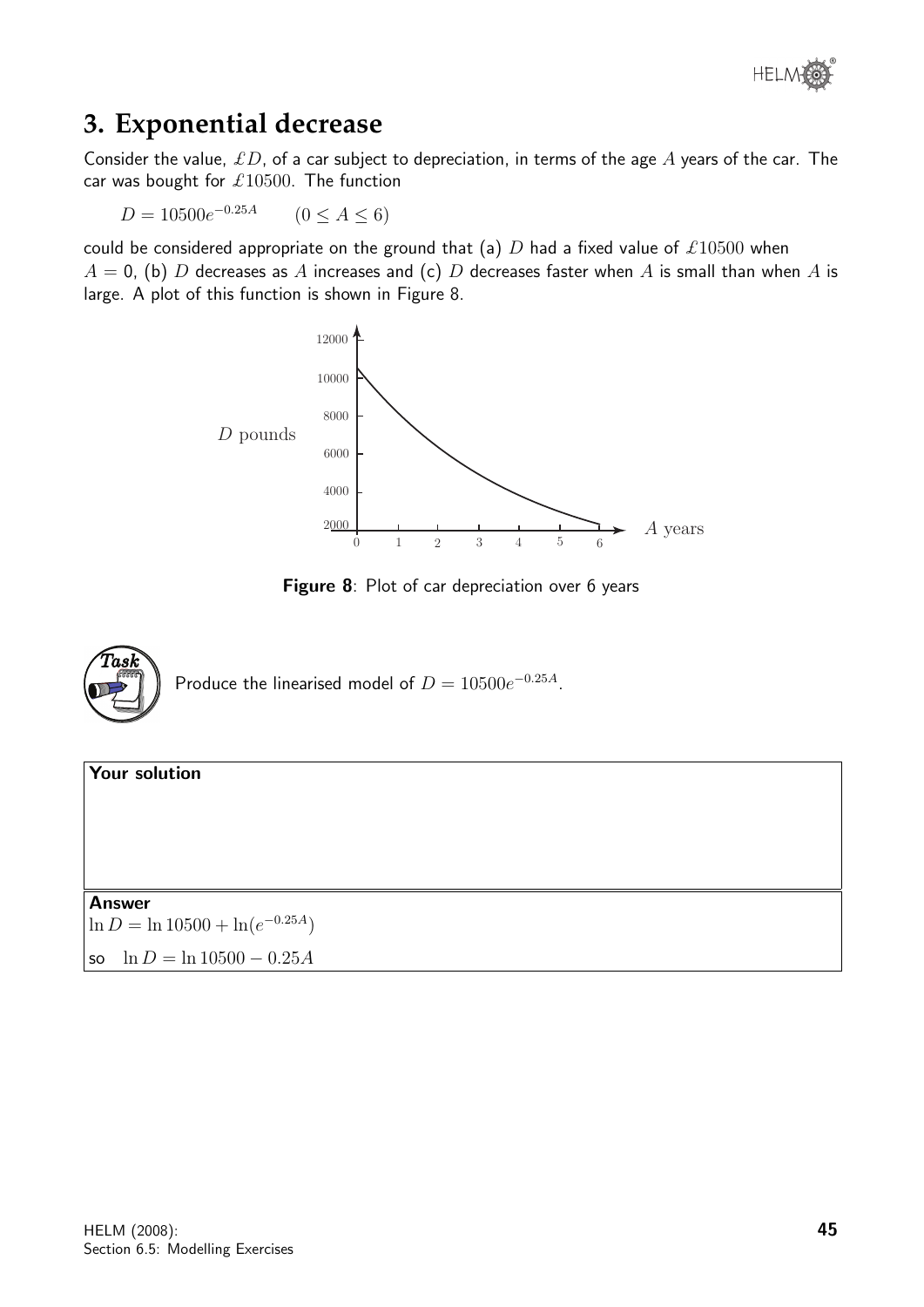

# **Engineering Example 2**

# **Exponential decay of sound intensity**

## Introduction

The rate at which a quantity decays is important in many branches of engineering and science. A particular example of this is exponential decay. Ideally the sound level in a room where there are substantial contributions from reflections at the walls, floor and ceiling will decay exponentially once the source of sound is stopped. The decay in the sound intensity is due to absorbtion of sound at the room surfaces and air absorption although the latter is significant only when the room is very large. The contributions from reflection are known as reverberation. A measurement of reverberation in a room of known volume and surface area can be used to indicate the amount of absorption.

## Problem in words

As part of an emergency test of the acoustics of a concert hall during an orchestral rehearsal, consultants asked the principal trombone to play a single note at maximum volume. Once the sound had reached its maximum intensity the player stopped and the sound intensity was measured for the next 0.2 seconds at regular intervals of 0.02 seconds. The initial maximum intensity at time 0 was 1. The readings were as follows:

| $^\dagger$ time                                                                                                                                                                                                       | $\vert 0 \vert 0.02 \vert 0.04 \vert 0.06 \vert 0.08 \vert 0.10 \vert 0.12 \vert 0.14 \vert 0.16 \vert 0.18 \vert 0.20$ |  |  |  |  |  |
|-----------------------------------------------------------------------------------------------------------------------------------------------------------------------------------------------------------------------|-------------------------------------------------------------------------------------------------------------------------|--|--|--|--|--|
| $\frac{1}{2}$ intensity $\left[\right.1\left[\right.063\left.\right.035\left.\right.022\left.\right.013\left.\right.008\left.\right.0.05\left.\right.0.03\left.\right.0.02\left.\right.0.01\left.\right.0.005\right]$ |                                                                                                                         |  |  |  |  |  |

Draw a graph of intensity against time and, assuming that the relationship is exponential, find a function which expresses the relationship between intensity and time.

## Mathematical statement of problem

If the relationship is exponential then it will be a function of the form

$$
I=I_010^{kt}
$$

and a log-linear graph of the values should lie on a straight line. Therefore we can plot the values and find the gradient and the intercept of the resulting straight-line graph in order to find the values for  $I_0$  and  $k$ .

 $k$  is the gradient of the log-linear graph i.e.

$$
k = \frac{\text{change in } \log_{10} \text{ (intensity)}}{\text{change in time}}
$$

and  $I_0$  is found from where the graph crosses the vertical axis  $\log_{10}(I_0) = c$ 

## Mathematical analysis

Figure 9(a) shows the graph of intensity against time.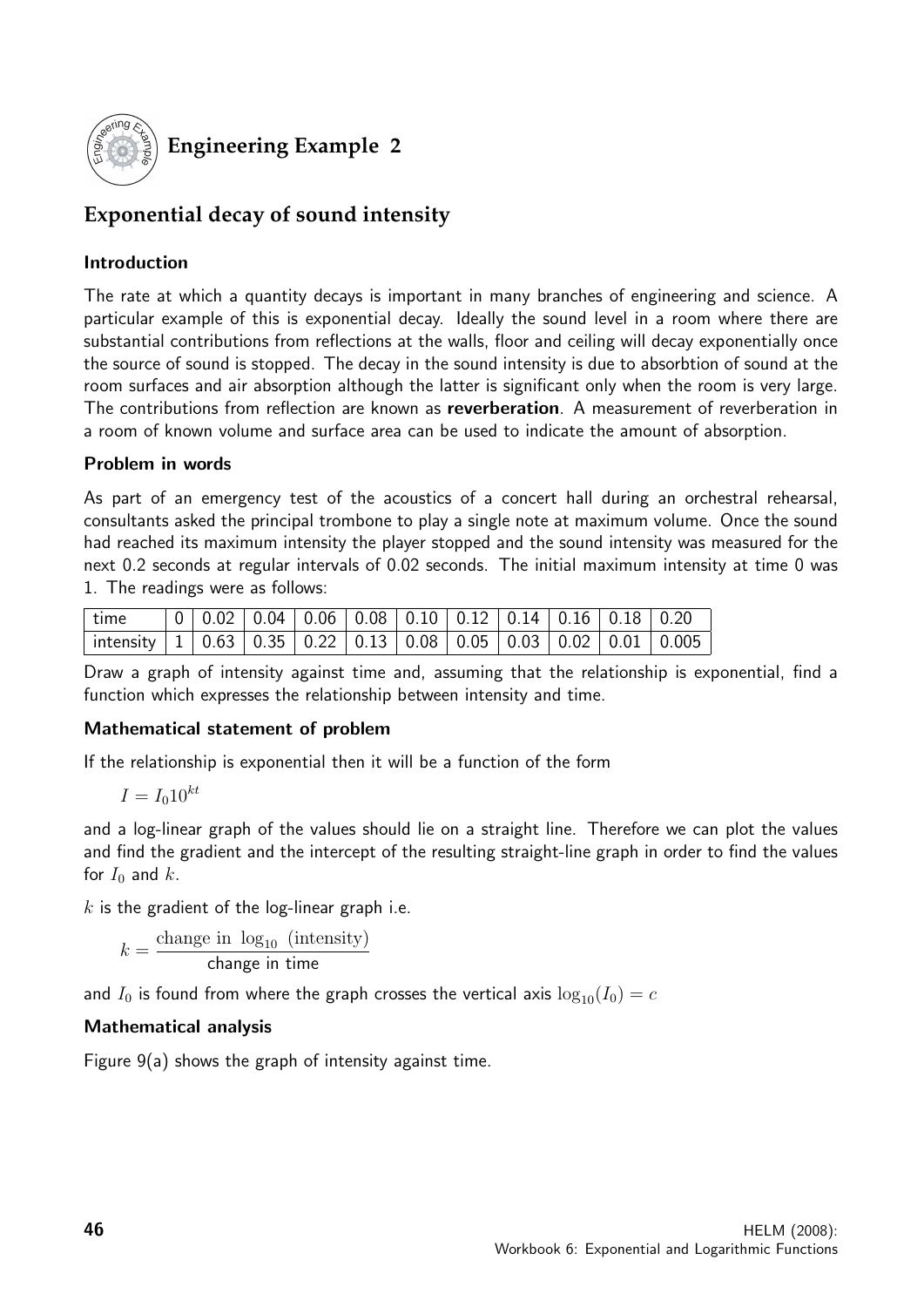

We calculate the  $\log_{10}$  (intensity) to create the table below:

| $\vert$ time                                                                                        | $\mid$ 0 $\mid$ 0.02 $\mid$ 0.04 $\mid$ 0.06 $\mid$ 0.08 $\mid$ 0. $\overline{10}$ $\mid$ 0.12 $\mid$ 0.14 $\mid$ 0.16 $\mid$ 0.18 $\mid$ 0.20 $\mid$ |  |  |  |  |  |
|-----------------------------------------------------------------------------------------------------|-------------------------------------------------------------------------------------------------------------------------------------------------------|--|--|--|--|--|
| $\frac{1}{2}$ log <sub>10</sub> (intensity) 0 -0.22 -0.46 -0.66 -0.89 -1.1 -1.3 -1.5 -1.7 -2.0 -2.2 |                                                                                                                                                       |  |  |  |  |  |

Figure  $9(b)$  shows the graph of  $log$  (intensity) against time.



Figure 9: (a) Graph of sound intensity against time (b) Graph of  $\log_{10}$  (intensity) against time and a line fitted by eye to the data. The line goes through the points  $(0, 0)$  and  $(0.2, -2.2)$ .

We can see that the second graph is approximately a straight line and therefore we can assume that the relationship between the intensity and time is exponential and can be expressed as

$$
I = I_0 10^{kt}.
$$

The  $log_{10}$  of this gives

 $\log_{10}(I) = \log_{10}(I_0) + kt.$ 

From the graph (b) we can measure the gradient,  $k$  using

$$
k = \frac{\text{change in } \log_{10}(\text{intensity})}{\text{change in time}}
$$
  
giving 
$$
k = \frac{-2.2 - 0}{0.2 - 0} = -11
$$

The point at which it crosses the vertical axis gives

 $\log_{10}(I_0) = 0 \Rightarrow I_0 = 10^0 = 1$ 

Therefore the expression  $I = I_0 10^{kt}$  becomes

$$
I = 10^{-11t}
$$

#### Interpretation

The data recorded for the sound intensity fit exponential decaying with time. We have used a log-linear plot to obtain the approximate function:

 $I = 10^{-11t}$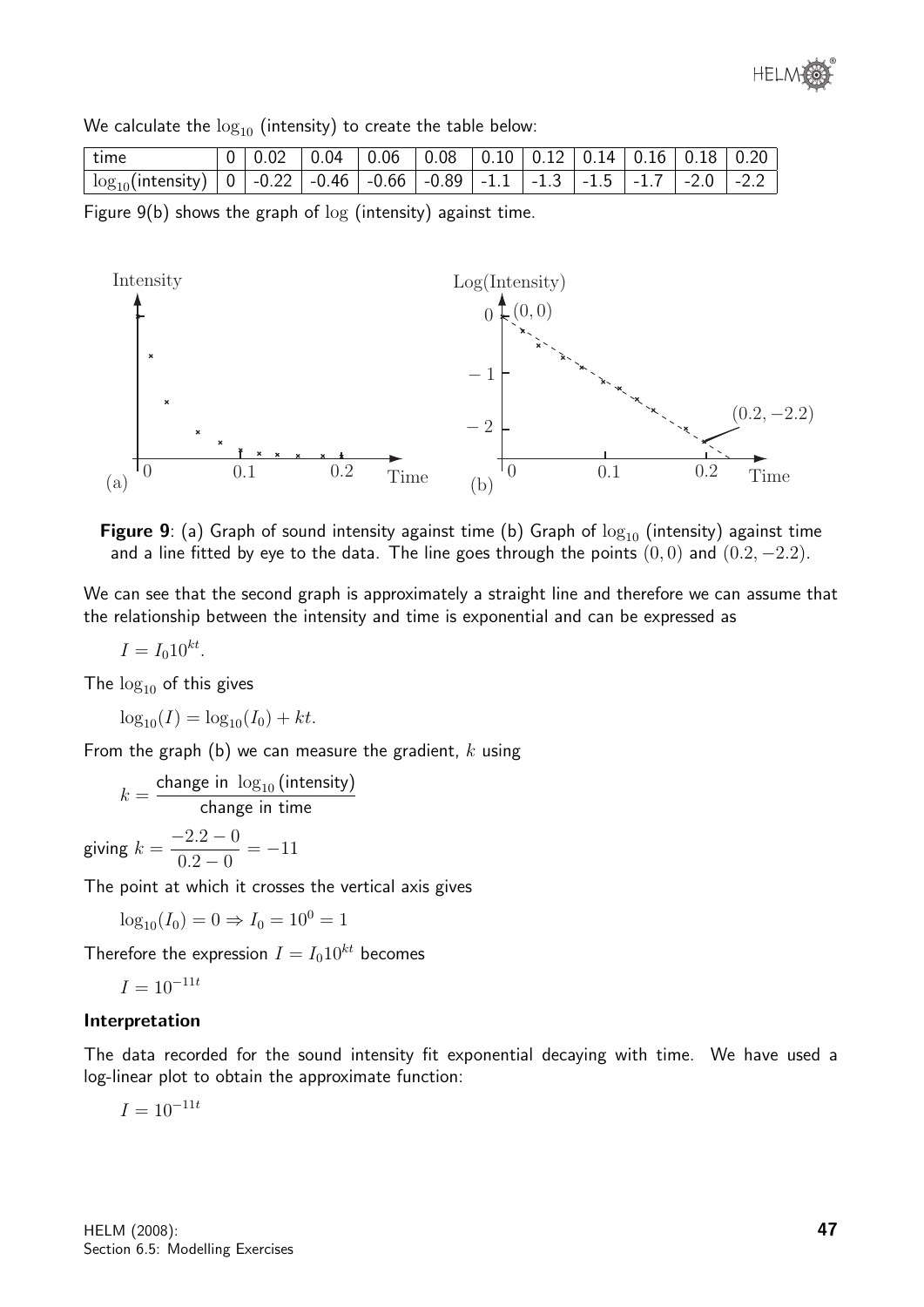# **4. Growth and decay to a limit**

Consider a function intended to represent the speed of a parachutist after the opening of the parachute where  $v$  m s $^{-1}$  is the instantanous speed at time  $t$  s. An appropriate function is

 $v = 12 - 8e^{-1.25t}$   $(t \ge 0),$ 

We will look at some of the properties and modelling implications of this function. Consider first the value of v when  $t = 0$ :

 $v = 12 - 8e^0 = 12 - 8 = 4$ 

This means the function predicts that the parachutist is moving at 4 m s<sup>-1</sup> when the parachute opens. Consider next the value of  $v$  when  $t$  is arbitrarily large. For such a value of  $t,8e^{-1.25t}$  would be arbitrarily small, so  $v$  would be very close to the value 12. The modelling interpretation of this is that eventually the speed becomes very close to a constant value, 12 m s<sup>-1</sup> which will be maintained until the parachutist lands.

The steady speed which is approached by the parachutist (or anything else falling against air resistance) is called the **terminal velocity**. The parachute, of course, is designed to ensure that the terminal velocity is sufficiently low (12 m s $^{-1}$  in the specific case we have looked at here) to give a reasonably gentle landing and avoid injury.

Now consider what happens as t increases from near zero. When t is near zero, the speed will be near 4 m s<sup>-1</sup>. The amount being subtracted from 12, through the term 8e<sup>-1.25t</sup>, is close to 8 because  $e^0=1.$  As  $t$  increases the value of 8e $^{-1.25t}$  decreases fairly rapidly at first and then more gradually until v is very nearly 12. This is sketched in Figure 10. In fact v is never equal to 12 but gets imperceptibly close as anyone would like as  $t$  increases. The value shown as a horizontal broken line in Figure 10 is called an **asymptotic limit** for  $v$ .



Figure 10: Graph of a parachutist's speed against time

The model concerned the approach of a parachutist's velocity to terminal velocity but the kind of behaviour portrayed by the resulting function is useful generally in modelling any growth to a limit. A general form of this type of growth-to-a-limit function is

$$
y = a - be^{-kx} \qquad (C \le x \le D)
$$

where  $a, b$  and  $k$  are positive constants (parameters) and  $C$  and  $D$  represent values of the independent variable between which the function is valid. We will now check on the properties of this general function. When  $x=0, y=a-be^0=a-b.$  As  $x$  increases the exponential factor  $e^{-kx}$  gets smaller, so y will increase from the value  $a - b$  but at an ever-decreasing rate. As  $be^{-kx}$  becomes very small,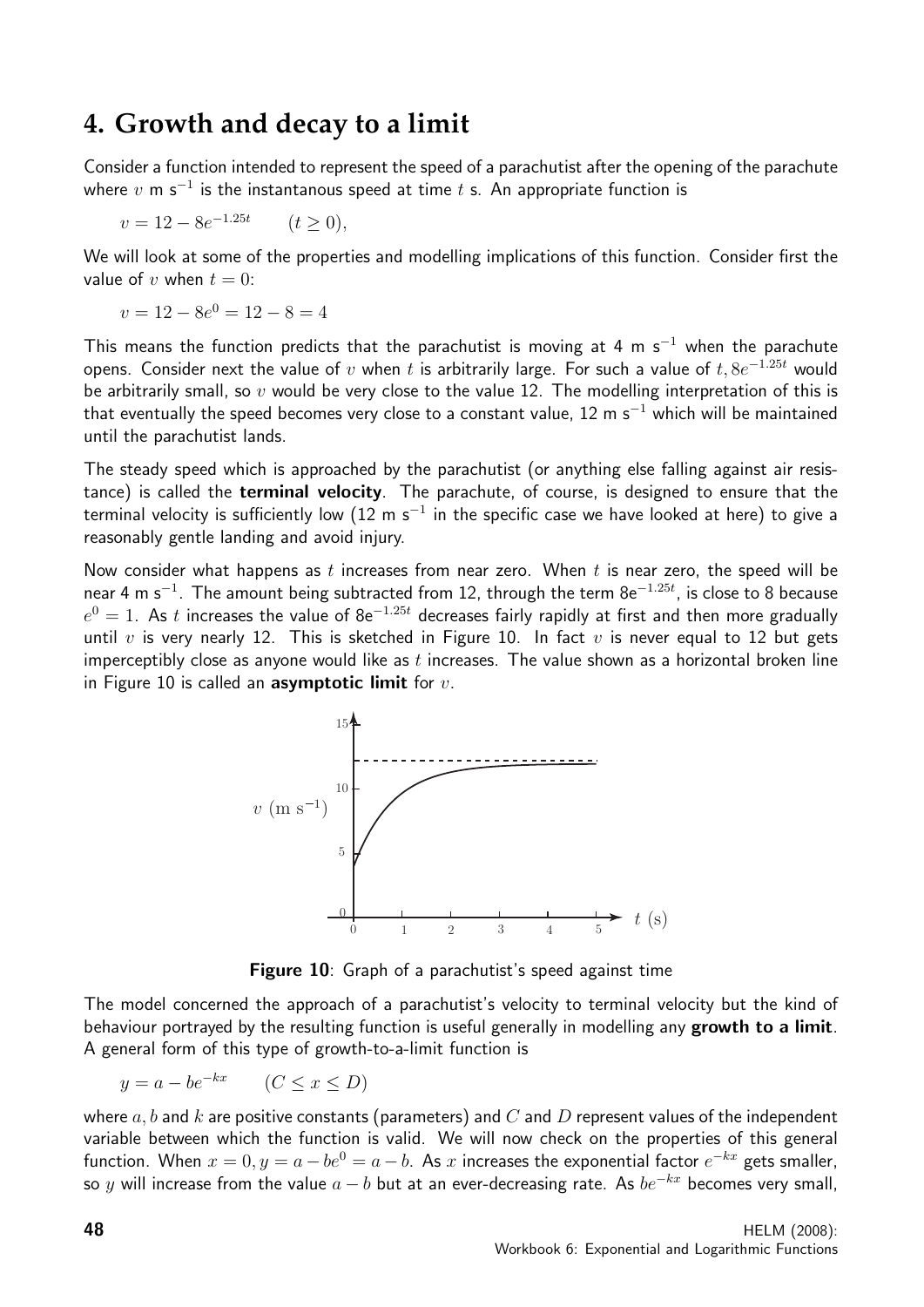y, approaches the value  $a$ . This value represents the limit, towards which y grows. If a function of this general form was being used to create a model of population growth to a limit, then  $a$  would represent the limiting population, and  $a - b$  would represent the starting population.

There are three parameters,  $a, b$ , and k in the general form. Knowledge of the initial and limiting population only gives two pieces of information. A value for the population at some non-zero time is needed also to evaluate the third parameter  $k$ .

As an example we will obtain a function to describe a food-limited bacterial culture that has 300 cells when first counted, has 600 cells after 30 minutes but seems to have approached a limit of 4000 cells after 18 hours.

We start by assuming the general form of growth-to-a-limit function for the bacteria population, with time measured in hours

 $P = a - be^{-kt}$  (0 ≤ t ≤ 18).

When  $t = 0$  (the start of counting),  $P = 300$ . Since the general form gives  $P = a - b$  when  $t = 0$ . this means that

$$
a - b = 300.
$$

The limit of  $P$  as  $t$  gets large, according to the general form  $P=a-b^{-kt}$ , is  $a$ , so  $a=4000$ . From this and the value of  $a - b$ , we deduce that  $b = 3700$ . Finally, we use the information that  $P = 600$ when t (measuring time in hours) = 0.5. Substitution in the general form gives

$$
600 = 4000 - 3700e^{-0.5k}
$$

$$
3400 = 3700e^{-0.5k}
$$

$$
\frac{3400}{3700} = e^{-0.5k}
$$

Taking natural logs of both sides:

$$
\ln\left(\frac{3400}{3700}\right) = -0.5k \quad \text{so} \quad k = -2\ln\left(\frac{34}{37}\right) = 0.1691
$$

Note, as a check, that  $k$  turns out to be positive as required for a growth-to-a-limit behaviour. Finally the required function may be written

$$
P = 4000 - 3700e^{-0.1691t} \qquad (0 \le t \le 18).
$$

As a check we should substitute  $t = 18$  in this equation. The result is  $P = 3824$  which is close to the required value of 4000.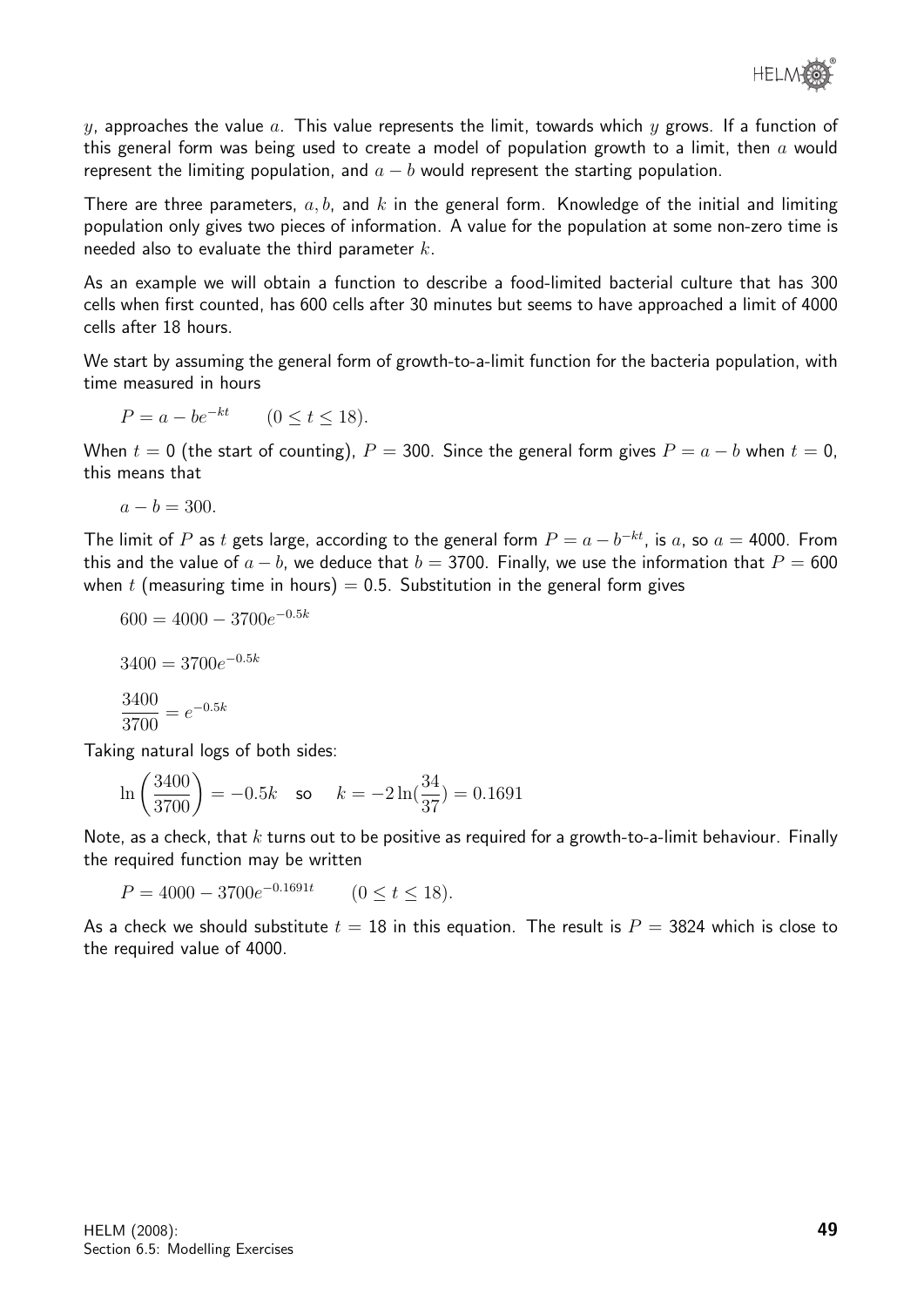

Your solution

Find a function that could be used to model the growth of a population that has a value of 3000 when counts start, reaches a value of 6000 after 1 year but approaches a limit of 12000 after a period of 10 years.

(a) First find the modelling equation:

## Answer

Start with

 $P = a - be^{-kt}$  (0 < t < 10).

where  $P$  is the number of members of the population at time  $t$  years. The given data requires that a is 12000 and that  $a - b = 3000$ , so  $b = 9000$ .

The corresponding curve must pass through  $(t = 1, P = 6000)$  so

 $6000 = 12000 - 9000e^{-k}$ 

$$
{\rm e}^{-k} = \frac{12000-6000}{9000} = \frac{2}{3} \qquad \text{so} \quad {\rm e}^{-kt} = ({\rm e}^{-k})^t = \left(\frac{2}{3}\right)^t \text{ (using Rule 3b, Table 1, page 42)}
$$

So the population function is

$$
P = 12000 - 9000 \left(\frac{2}{3}\right)^t \quad (0 \le t \le 10).
$$

Note that  $P(10)$  according to this formula is approximately 11840, which is reasonably close to the required value of 12000.

(b) Now sketch this function: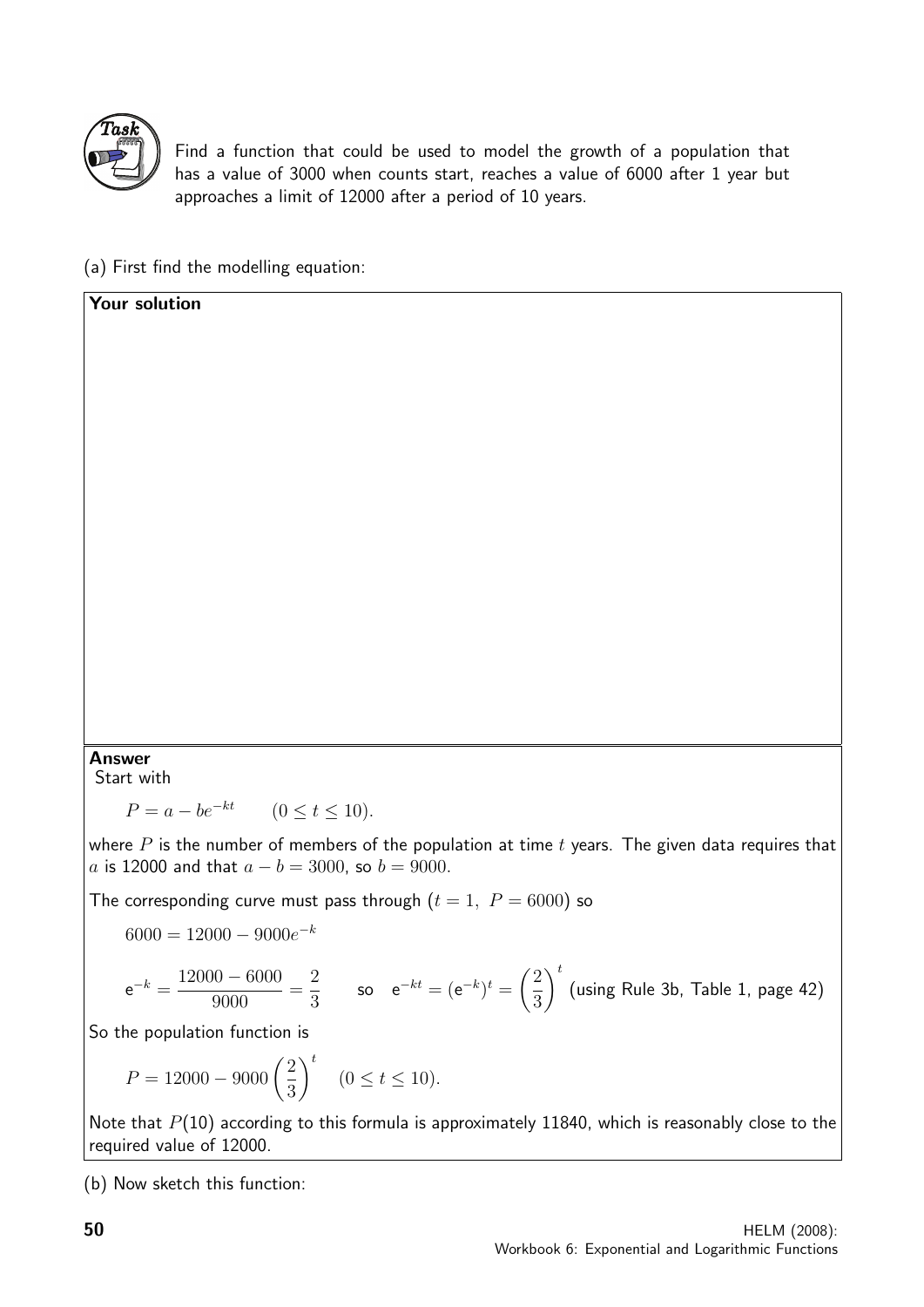



# **5. Inverse square law decay**



# **Inverse square law decay of electromagnetic power**

## Introduction

Engineers are concerned with using and intercepting many kinds of wave forms including electromagnetic, elastic and acoustic waves. In many situations the intensity of these signals decreases with the square of the distance. This is known as the *inverse square law*. The power received from a beacon antenna is expected to conform to the inverse square law with distance.

## Problem in words

Check whether the data in the table below confirms that the measured power obeys this behaviour with distance.

| Power received, $W$        | $0.393$   $0.092$   $0.042$   $0.021$   $0.013$   $0.008$ |  |  |
|----------------------------|-----------------------------------------------------------|--|--|
| Distance from antenna, $m$ |                                                           |  |  |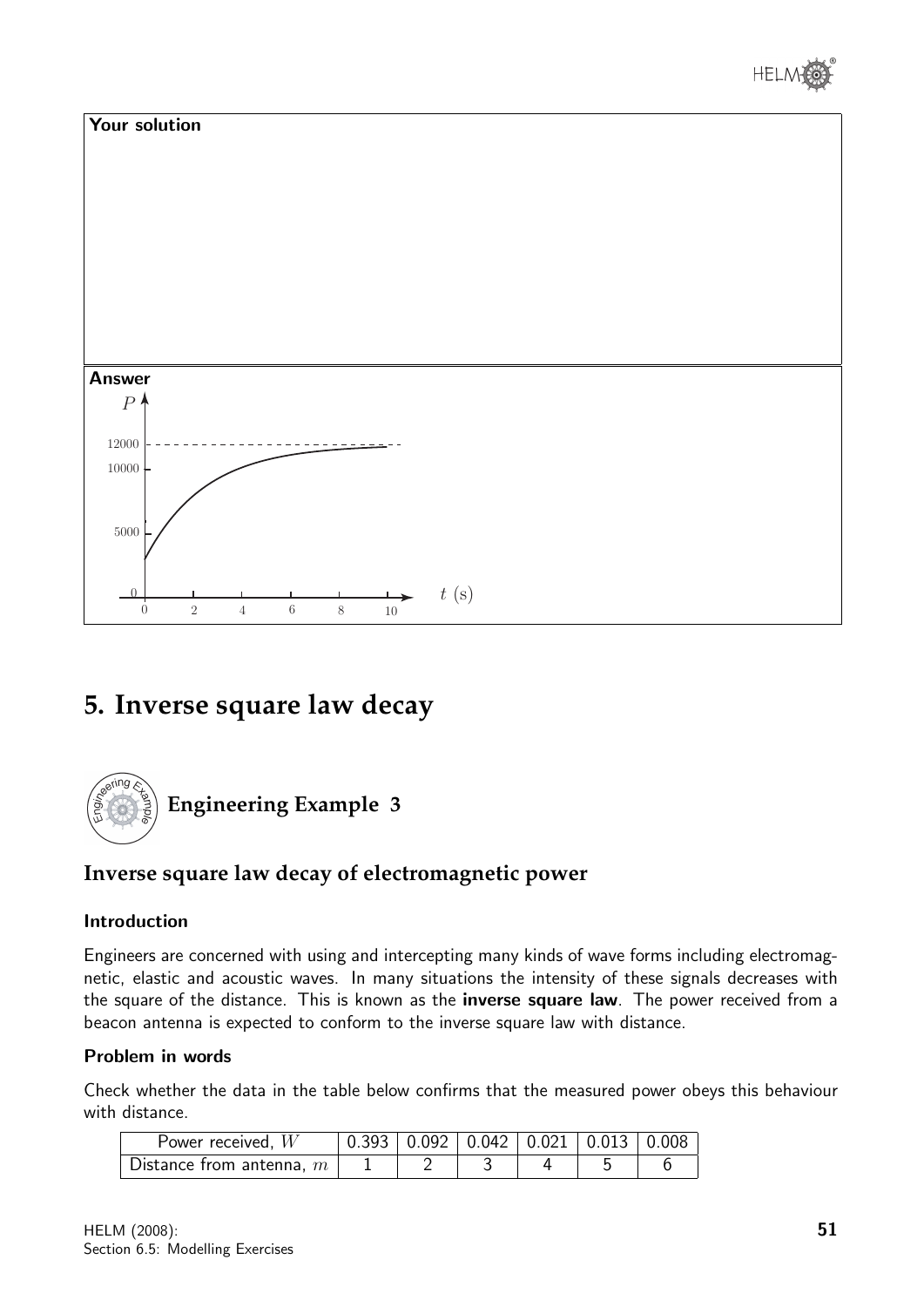#### Mathematical statement of problem

Represent power by  $P$  and distance by  $r$ . To show that the data fit the function A  $\frac{1}{r^2}$  where A is a constant, plot  $log(P)$  against  $log(r)$  (or plot the 'raw' data on log-log axes) and check

- (a) how close the resulting graph is to that of a straight line
- (b) how close the slope is to 2.

#### Mathematical analysis

The values corresponding to  $log(P)$  and  $log(r)$  are

| $\lceil \log(P) \rceil$ -0.428 -1.041 -1.399 -1.653 -1.851 -2.012 |  |  |  |
|-------------------------------------------------------------------|--|--|--|
|                                                                   |  |  |  |

These are plotted in Figure 11 and it is clear that they lie close to a straight line.



#### Figure 11

The slope of a line through the first and third points can be found from

$$
\frac{-1.399 - (-0.428)}{0.499 - 0} = -2.035
$$

The negative value means that the line slopes downwards for increasing  $r$ . It would have been possible to use any pair of points to obtain a suitable line but note that the last point is least 'in line' with the others. Taking logarithms of the equation  $P=$ A  $\frac{1}{r^n}$  gives  $\log(P) = \log(A) - n \log(r)$ 

The inverse square law corresponds to  $n = 2$ . In this case the data yield  $n = 2.035 \approx 2$ . Where  $log(r) = 0$ ,  $log(P) = log(A)$ . This means that the intercept of the line with the  $log(P)$  axis gives the value of  $log(A) = -0.428$ . So  $A = 10 - 0.428 = 0.393$ .

#### Interpretation

If the power decreases with distance according to the inverse square law, then the slope of the line should be  $-2$ . The calculated value of  $n = 2.035$  is sufficiently close to confirm the inverse square law. The values of A and n calculated from the data imply that P varies with r according to

$$
P = \frac{0.4}{r^2}
$$

The slope of the line on a log-log plot is a little larger than  $-2$ . Moreover the points at 5 m and 6 m range fall below the line so there may be additional attenuation of the power with distance compared with predictions of the inverse square law.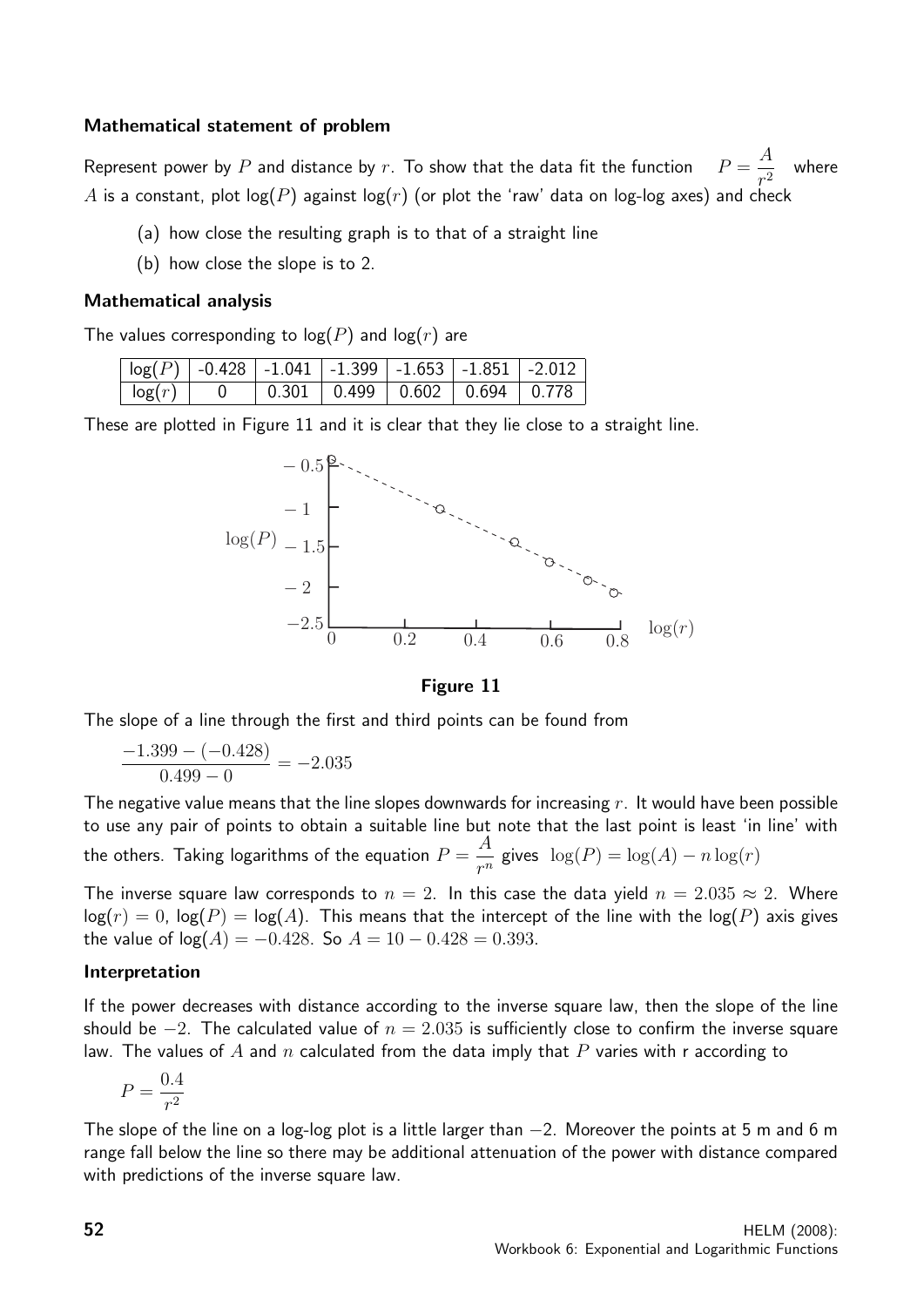# **Exercises**

- 1. Sketch the graphs of (a)  $y = e^t$  (b)  $y = e^t + 3$  (c)  $y = e^{-t}$  (d)  $y = e^{-t} 1$
- 2. The figure below shows the graphs of  $y = e^t$ ,  $y = 2e^t$  and  $y = e^{2t}$ .



State in words how the graphs of  $y = 2e^t$  and  $y = e^{2t}$  relate to the graph of  $y = e^t$ . 3. The figures below show graphs of  $y = -e^{-t}$ ,  $y = 4 - e^{-t}$  and  $y = 4 - 3e^{-t}$ .



Use the above graphs to help you to sketch graphs of (a)  $y = 5 - e^{-t}$  (b)  $y = 5 - 2e^{-t}$ 

4. (a) The graph (a) in the figure below has an equation of the form

 $y = A + \mathsf{e}^{-kt}$ , where  $A$  and  $k$  are constants. What is the value of  $A?$ 

- (b) The graph (b) below has an equation of the form  $y=A{\rm e}^{kt}$  where  $A$  and  $k$  are constants. What is the value of  $A$ ?
- (c) Write down a possible form of the equation of the exponential graph (c) giving numerical values to as many constants as possible.
- (d) Write down a possible form of the equation of the exponential graph (d) giving numerical values to as many constants as possible.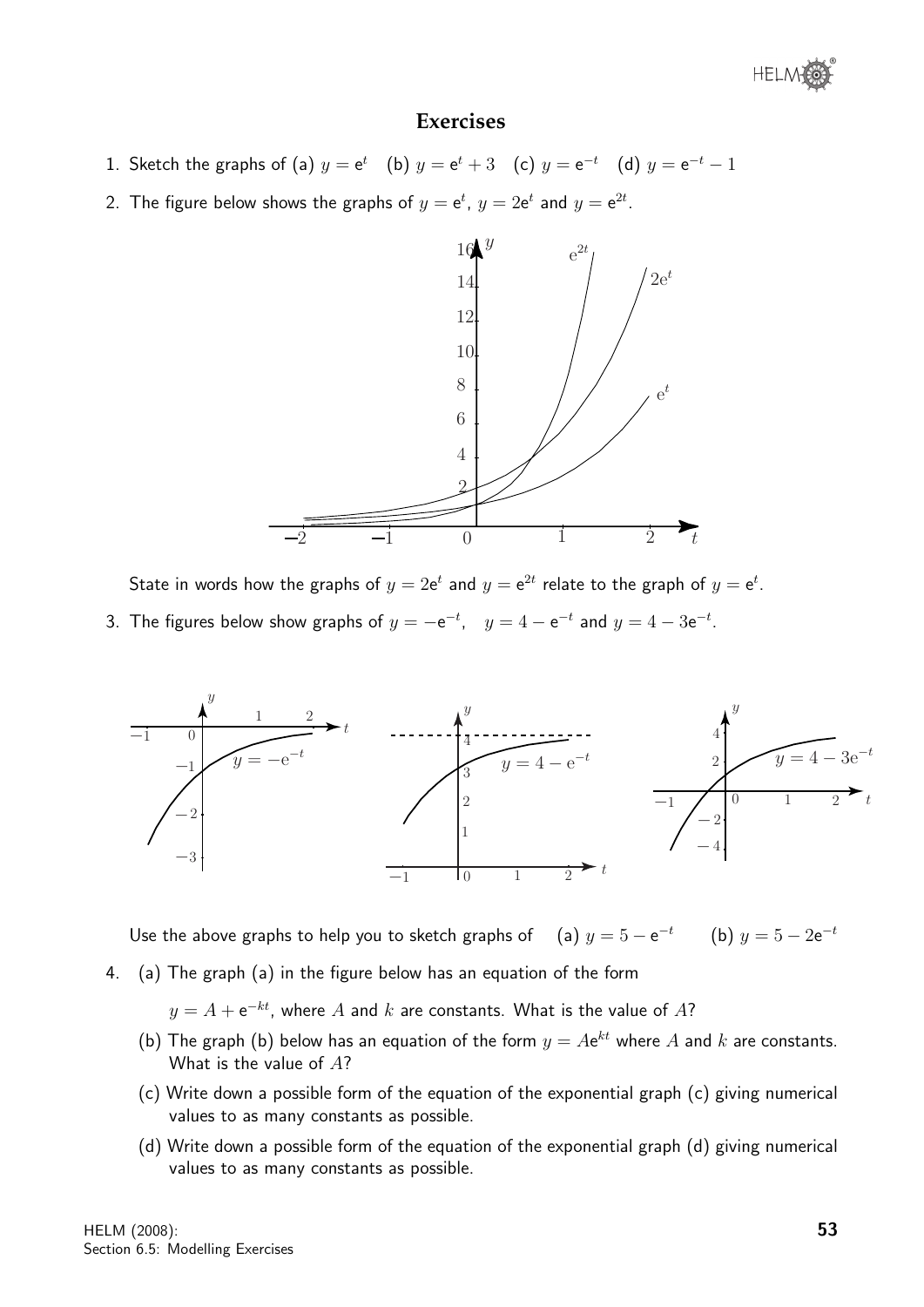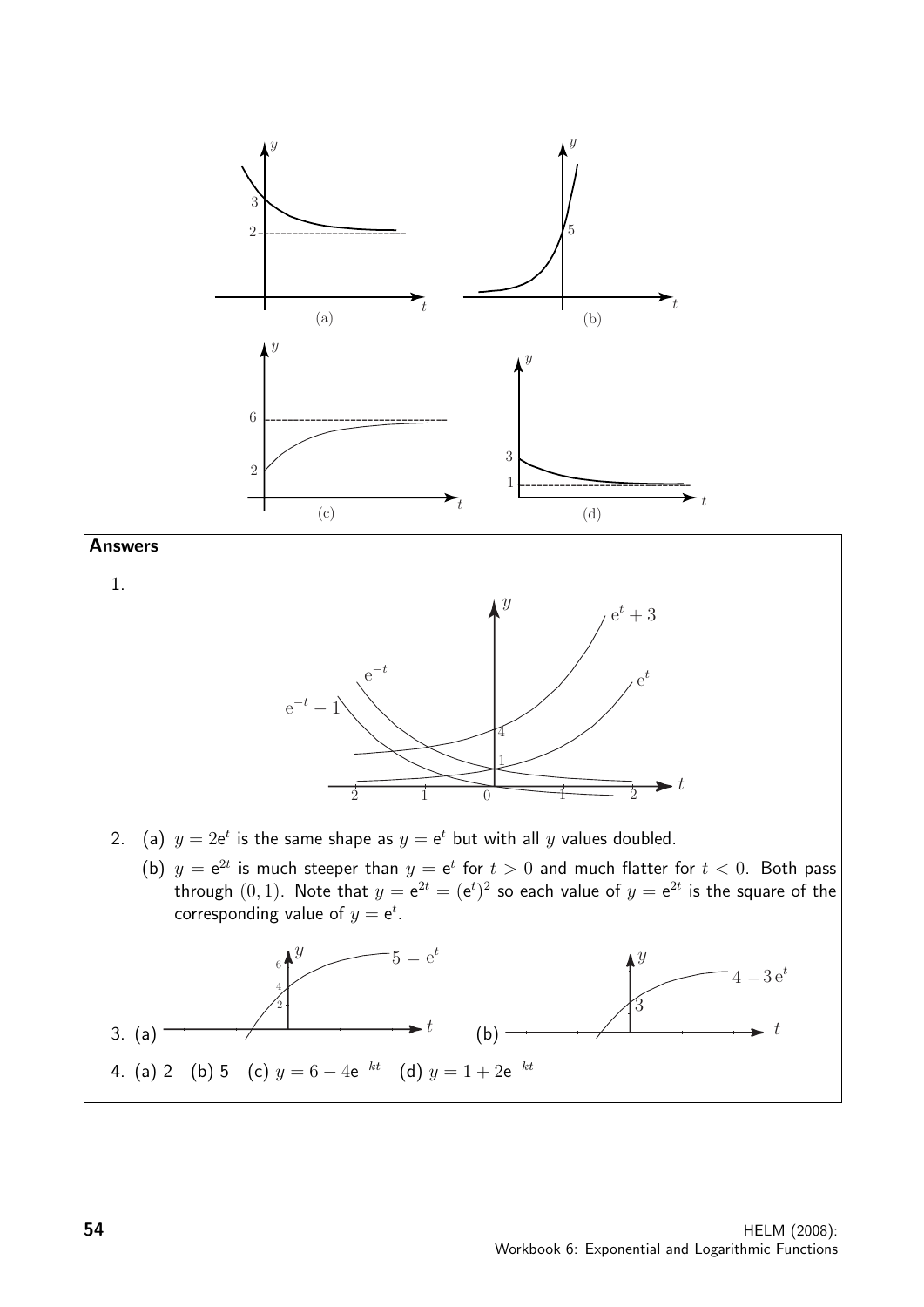![](_page_17_Picture_0.jpeg)

# **6. Logarithmic relationships**

Experimental psychology is concerned with observing and measuring human response to various stimuli. In particular, sensations of light, colour, sound, taste, touch and muscular tension are produced when an external stimulus acts on the associated sense. A nineteenth century German, Ernst Weber, conducted experiments involving sensations of heat, light and sound and associated stimuli. Weber measured the response of subjects, in a laboratory setting, to input stimuli measured in terms of energy or some other physical attribute and discovered that:

- (1) No sensation is felt until the stimulus reaches a certain value, known as the threshold value.
- (2) After this threshold is reached an increase in stimulus produces an increase in sensation.
- (3) This increase in sensation occurs at a diminishing rate as the stimulus is increased.

![](_page_17_Picture_6.jpeg)

- (a) Do Weber's results suggest a linear or non-linear relationship between sensation and stimulus? Sketch a graph of sensation against stimulus according to Weber's results.
- (b) Consider whether an exponential function or a growth-to-a-limit function might be an appropriate model.

#### Answer

![](_page_17_Figure_10.jpeg)

tal results, since we need a diminishing rate of growth in sensation as the stimulus increases. A growth-to-a-limit type of function is not appropriate since the data, at least over the range of Weber's experiments, do not suggest that there is a limit to the sensation with continuing increase in stimulus; only that the increase in sensation occurs more and more slowly.

A late nineteenth century German scientist, Gustav Fechner, studied Weber's results. Fechner suggested that an appropriate function modelling Weber's findings would be logarithmic. He suggested that the variation in sensation  $(S)$  with the stimulus input  $(P)$  is modelled by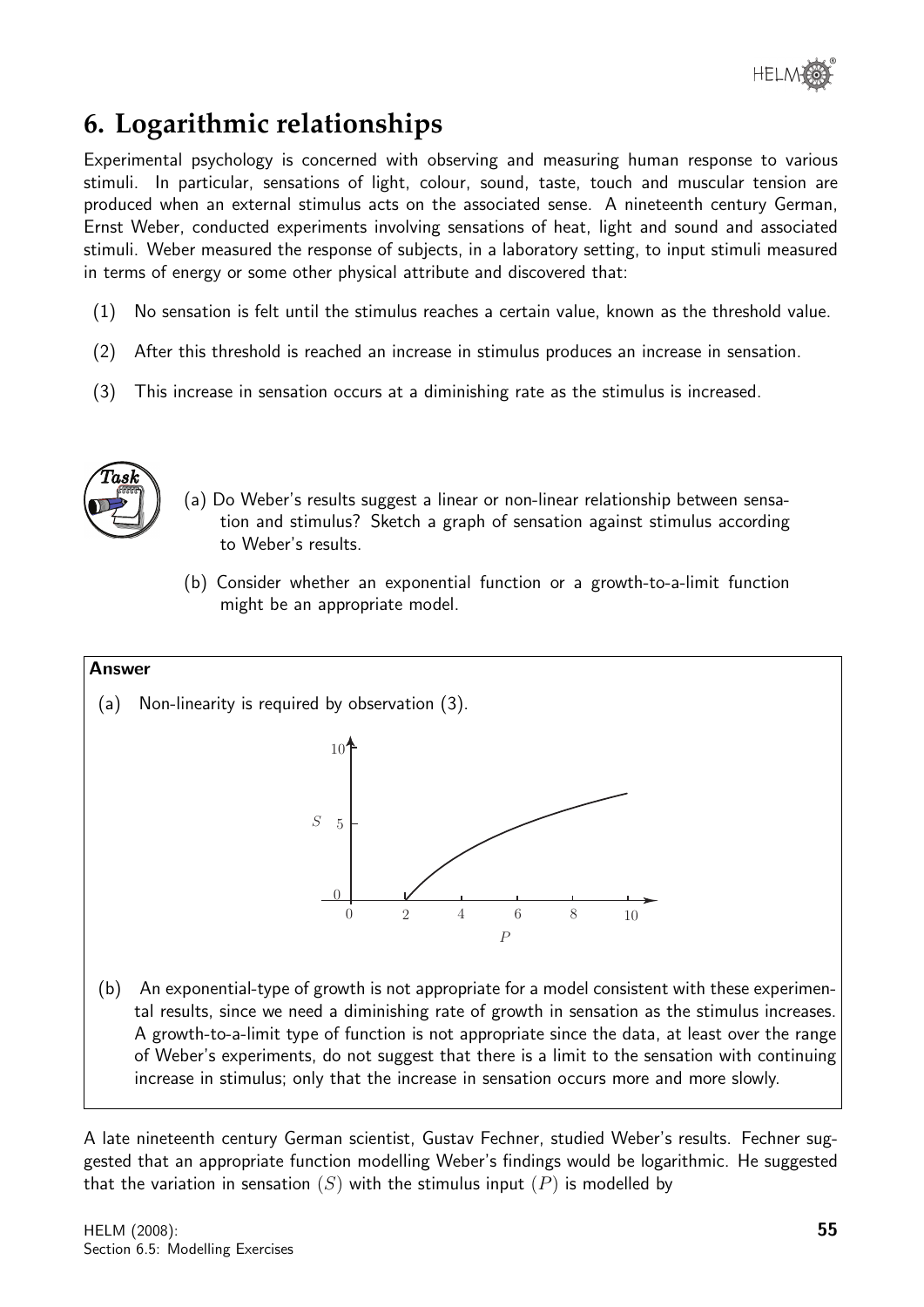$S = A \log(P/T)$  (0 < T < 1)

where T represents the threshold of stimulus input below which there is no sensation and A is a constant. Note that when  $P = T$ ,  $\log(P/T) = \log(1) = 0$ , so this function is consistent with item (1) of Weber's results. Recall also that log means logarithm to base 10, so when  $P = 10T, S =$  $A \log(10) = A$ . When P = 100T,  $S = A \log(100) = 2A$ . The logarithmic function predicts that a tenfold increase in the stimulus input from  $T$  to  $10T$  will result in the same change in sensation as a further tenfold increase in stimulus input to  $100T$ . Each tenfold change is stimulus results in a doubling of sensation. So, although sensation is predicted to increase with stimulus, the stimulus has to increase at a faster and faster rate (i.e. exponentially) to achieve a given change in sensation. These points are consistent with items (2) and (3) of Weber's findings. Fechner's suggestion, that the logarithmic function is an appropriate one for a model of the relationship between sensation and stimulus, seems reasonable. Note that the logarithmic function suggested by Weber is not defined for zero stimulus but we are only interested in the model at and above the threshold stimulus, i.e. for values of the logarithm equal to and above zero. Note also that the logarithmic function is useful for looking at changes in sensation relative to stimulus values other than the threshold stimulus. According to Rule 2a in Table 2 on page 42, Fechner's sensation function may be written

$$
S = A \log(P/T) = A[\log(P) - \log(T)] \qquad (P \ge T > 0).
$$

Suppose that the sensation has the value  $S_1$  at  $P_1$  and  $S_2$  at  $P_2$ , so that

$$
S_1 = A[\log(P_1) - \log(T)] \qquad (P_1 \ge T > 0),
$$

and

$$
S_2 = A[\log(P_2) - \log(T)] \qquad (P_2 \ge T > 0).
$$

If we subtract the first of these two equations from the second, we get

$$
S_2 - S_1 = A[\log(P_2) - \log(P_1)] = A \log(P_2/P_1),
$$

where Rule 2a of Table 2 has been used again for the last step. According to this form of equation, the change in sensation between two stimuli values depends on the ratio of the stimuli values. We start with

$$
S = A \log(P/T) \qquad (1 \ge T > 0).
$$

Divide both sides by A:

$$
\frac{S}{A} = \log \frac{P}{T} \qquad (1 \ge T > 0).
$$

'Undo' the logarithm on both sides by raising 10 to the power of each side:

$$
10^{S/A} = 10^{\log(P/T)} = \frac{P}{T}
$$
 (1 \ge T > 0), using Rule 4b of Table 2.

So  $P = T \times 10^{S/A}$  (1  $\geq T > 0$ ) which is an exponential relationship between stimulus and sensation.

A logarithmic relationship between sensation and stimulus therefore implies an exponential relationship between stimulus and sensation. The relationship may be written in two different forms with the variables playing opposite roles in the two functions.

The logarithmic relationship between sensation and stimulus is known as the Weber-Fechner Law of Sensation. The idea that a mathematical function could describe our sensations was startling when